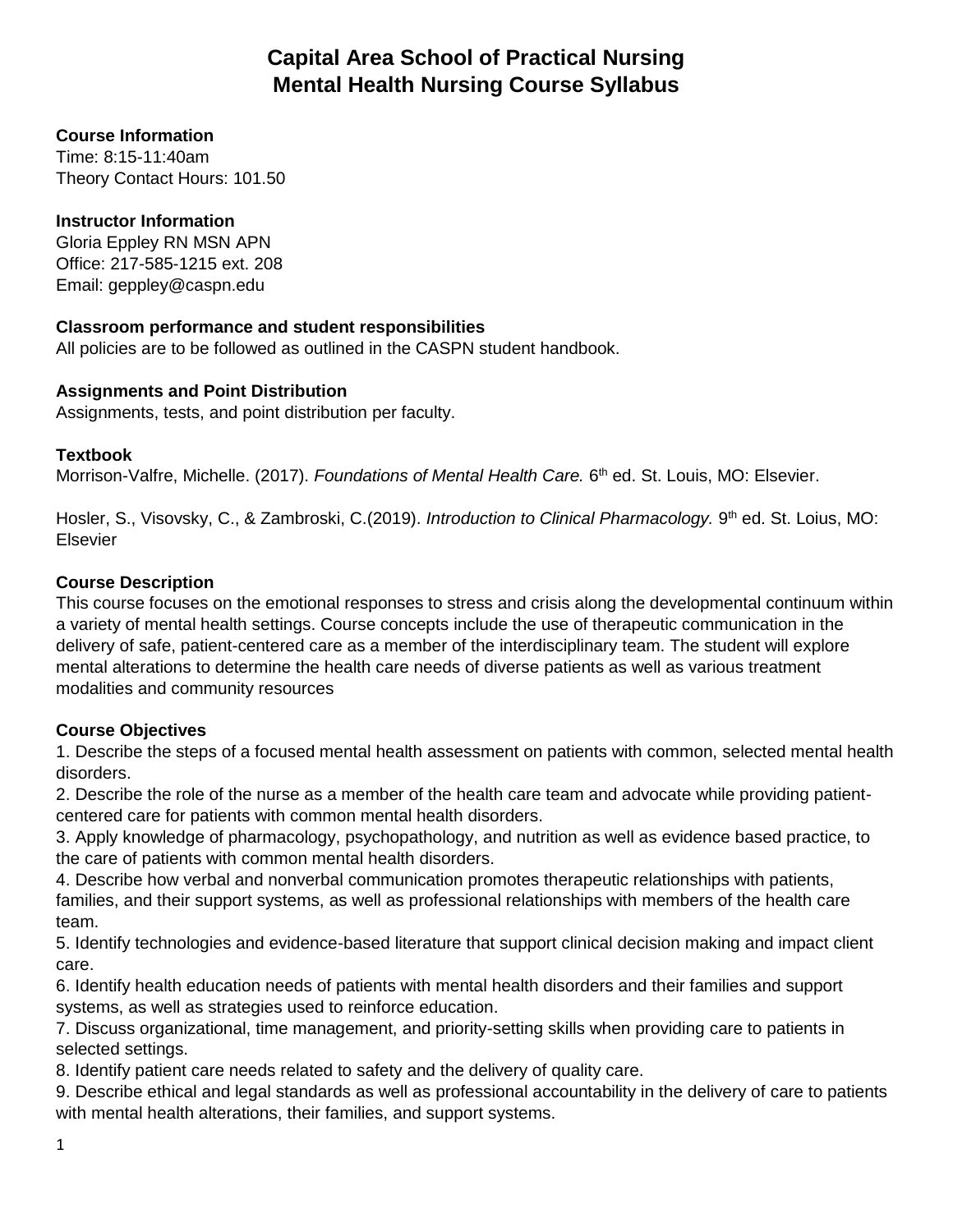### **Content Units**

Role of the nurse and standards of practice for mental health nursing

### **Unit Objectives**

- 1. Discuss the role and responsibilities of mental health nurses.
- 2. Identify major trends in mental health nursing.
- 3. Describe the standards of practice of mental health nursing.

### **Content Topics**

Mental Health and Mental Health Issues

### **Unit Objectives**

- 1. Compare and contrast criteria for mental health and mental illness.
- 2. Discuss legal issues that may arise during mental health treatment such as the patient's right to receive treatment, the patient's right to refuse treatment, and the patient's right to informed consent.
- 3. Describe factors that affect an individual's mental health.
- 4. Identify attributes or signs of mental health issues.
- 5. Discuss how age, ethnicity, gender, education, culture, and belief system can affect developing, experiencing, and recovering from psychiatric disorders.

6. Compare differences between primary, secondary, and tertiary intervention and appropriate interventions related to mental health disorders.

- 7. Explain the nurse's role as an advocate for patients who have or may develop a mental health disorder.
- 8. Identify settings in which mental health treatment is offered.
- 9. Compare and contrast the aspects of voluntary and involuntary admission psychiatric admissions.
- 10. Discuss the DSM-V-TR diagnosis classification system.

# **Content Unit**

Principles of Therapeutic Communication and its Application in the Mental Health Setting

### **Unit Objectives**

1. Describe the nature and goals of the therapeutic nurse-patient relationship.

2. Identify factors that can interfere with the nurse's ability to develop a therapeutic relationship with a patient experiencing a mental health disorder.

3. Demonstrate techniques that can enhance the development of trust, respect, security, and open communication between the nurse and patient.

- 4. Discuss the need for setting and maintaining boundaries between the nurse and patient.
- 5. Describe the importance of self-awareness in the nurse-patient relationship.

# **Content Unit**

Therapeutic Modalities

### **Unit Objectives**

1. Explain the use of theories of personality development as a basis for current psychotherapy.

2. Discuss the use of the following treatment modalities: individual, family, group, online support, crisis, somatic, and pharmacotherapeutics.

- 3. Discuss how psychotropic drugs are used in mental health care.
- 4. Describe how functions of the brain are altered by psychotropic drugs.
- 5. Identify major categories of psychotropic drugs and discuss the use, action, potential adverse and side effects, and nursing implications of the following: antipsychotics, antidepressants, mood stablilzers,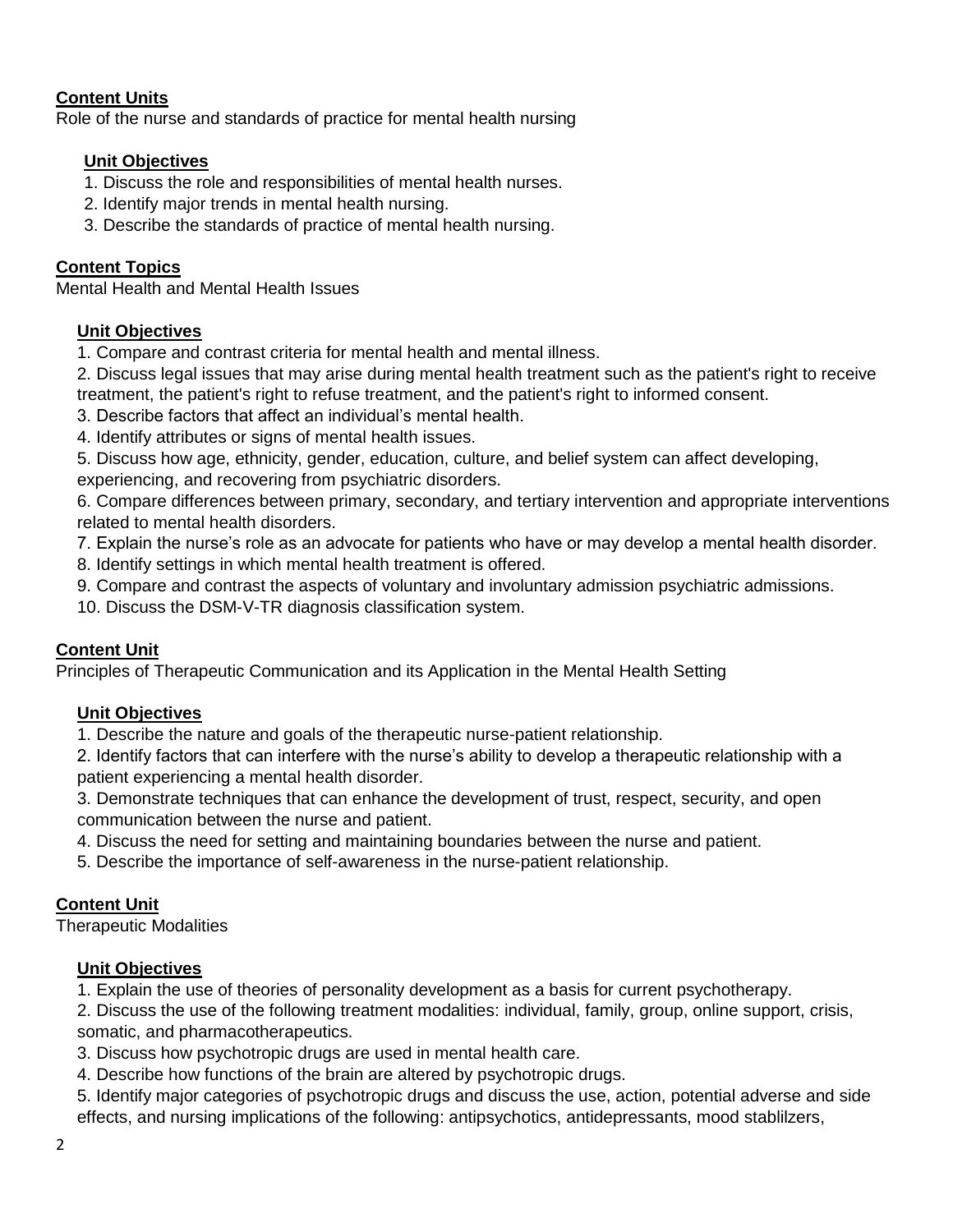sedative/hypnotics, antianxiety, and stimulant medications.

- 6. Identify several strategies for family intervention.
- 7. Describe the role of the nurse in family therapy.

8. Describe complimentary therapies as it relates to the following therapeutic modalities: massage, herbal medications, aromatherapy, acupuncture, acupressure, homeopathy, chiropractic medicine.

# **Content Unit**

Anxiety Disorders

# **Unit Objectives**

1. Identify predisposing factors of anxiety disorders.

2. Describe outcome criteria for each of the identified anxiety disorders.

3. Discuss the action, side effects, potential adverse reactions, and nursing implications for benzodiazepine medications.

- 4. Discuss coping strategies in the management of stress.
- 5. Describe clinical manifestations, goals, nursing interventions, and treatment of patients with:

# **Content Topics**

- a. Obsessive compulsive disorder
- b. Post-Traumatic Stress Disorder
- c. Panic disorder
- d. Phobias
- e. Generalized anxiety disorder

# **Content Unit**

Mood Disorders

# **Unit Objectives**

- 1. Describe biologic and psychosocial theories about the etiology of mood disorders.
- 2. Differentiate between normal grief reactions and pathological grief behaviors.
- 3. Describe the emotional, cognitive, behavioral, and physical symptoms associated with depression.
- 4. Describe phases of treatment for mood disorders.
- 5. Identify outcomes, goals and planning for each phase of treatment for mood disorders.
- 6. Describe risk factors and clues that might signal suicidal thoughts.

7. Develop nursing interventions and communication strategies for patients with depression, mania, and suicide ideation.

8. Compare advantages, actions, side effects and nursing implications for mood stabilizing medications and antidepressants.

- 9. Discuss electroconvulsive therapy.
- 10. Identify the main characteristics of selected mood disorders:

# **Content Topics**

- a. Depressive Disorder
- b. Bipolar disorders
- c. Seasonal affective disorder
- d. Premenstrual dysphoric disorder
- e. Postpartum depression

# **Content Unit**

Personality Disorders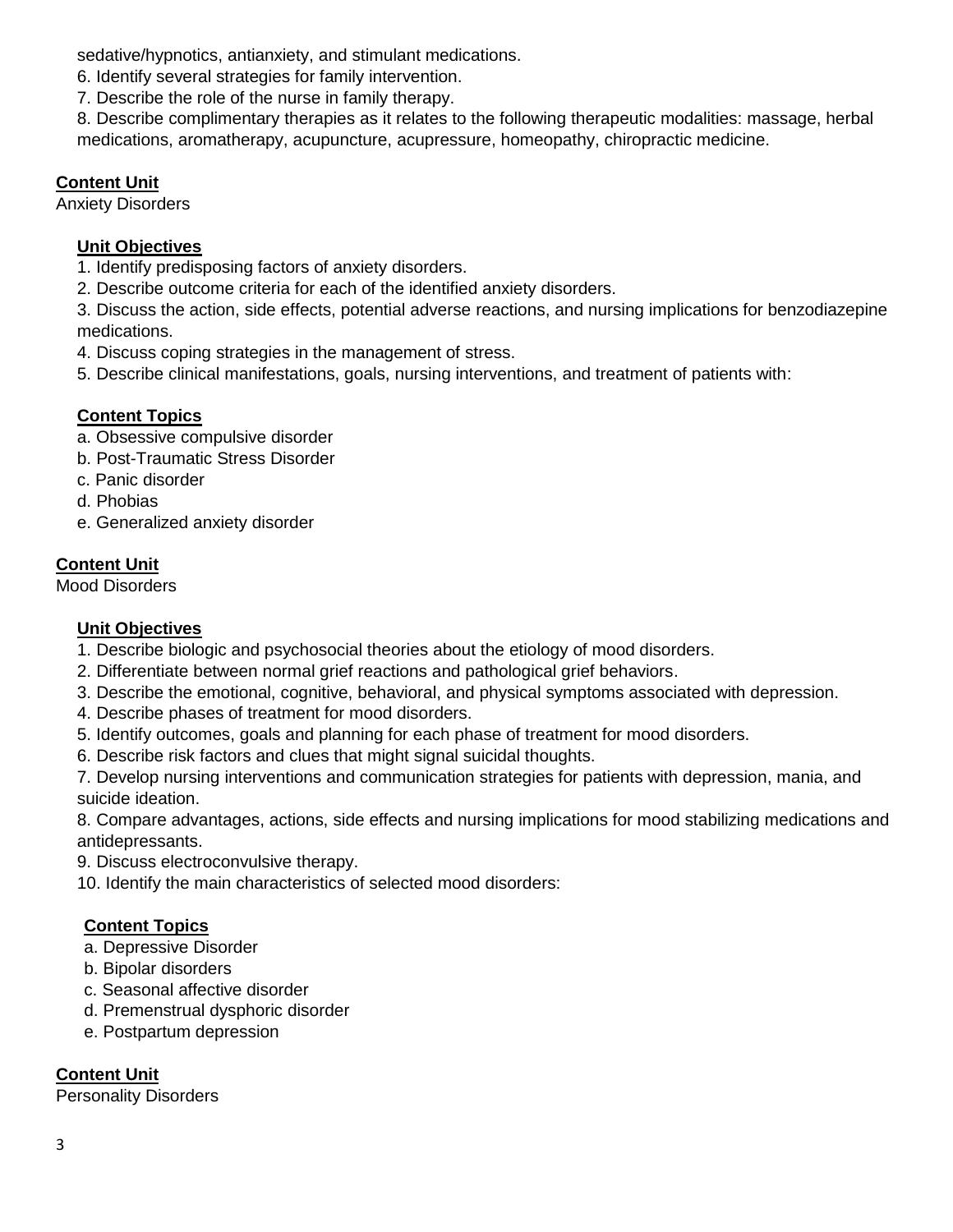## **Unit Objectives**

1. Compare and contrast the main characteristics of the three clusters of personality disorders.

2. Describe current treatment modalities for patients with personality disorders.

3. Describe the limitations in the use of medications to relieve symptoms associated with personality disorders.

4. Develop nursing interventions and communication strategies for patients with personality disorders.

5. Discuss the importance of setting and keeping clear boundaries when working with persons with personality disorders.

## **Content Topics**

Cluster A/ paranoid, schizoid, and schizotypal personality disorders Cluster B/ antisocial, borderline, and narcissistic personality disorders Cluster C/ dependent, obsessive-compulsive, avoidant personality disorders

# **Content Unit**

Psychotic Disorders

## **Unit Objectives**

1. Define schizophrenia.

2. Describe the progression of symptoms from prodromal to the acute phase of schizophrenia..

3. Discuss non-pharmacological treatment modalities for patients with schizophrenia that may be beneficial.

4. Describe effective strategies of individual, group, and family therapies that may helpful for patients with schizophrenia and their families.

5. Describe common problems associated with severe mental illness.

6. Discuss behavioral and psychological manifestations of severe mental illness in relation to the person's ability to function, their families, and others.

7. Identify evidence-based practices for the care of the severely mentally ill.

8. Discuss the importance of medication and the need for the severely mentally ill to adhere to the regimen.

9. Discuss use of typical and atypical antipsychotic drugs to include: target symptoms, indications for use, adverse effects/toxic effects, and patient/family teaching.

### **Content Unit**

Abuse and Violence

### **Unit Objectives**

1. Describe the cycle of violence in reference to the individual and family.

- 2. Describe personality characteristics of an abusive adult.
- 3. Identify factors that predispose a child or spouse to physical violence.

4. Describe legal responsibilities of health care providers in documentation and reporting of suspected or known family abuse.

- 5. Discuss assessment indicators and interventions for child, adult, and elder abuse.
- 6. Describe nursing interventions for prevention and management of aggressive behaviors.
- 7. Identify factors that may be useful in predicting violent behavior.

### **Content Unit**

Cognitive Impairment Disorders in the Older Adult

### **Unit Objectives**

1. Discuss the demographics of the older population and the impact on mental health care.

2. Identify components of an assessment of the healthy geriatric patient and the patient with cognitive